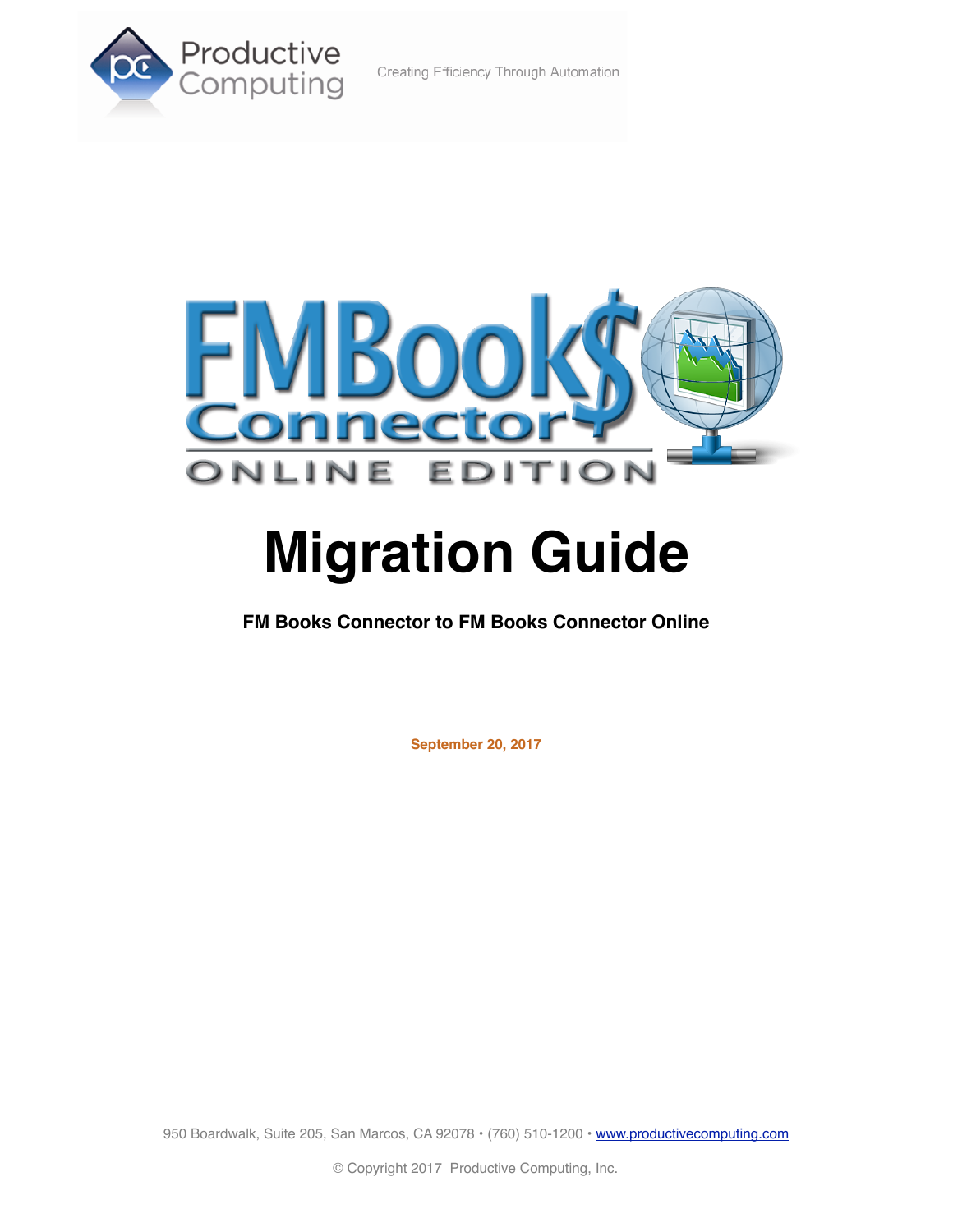This migration guide is intended to provide guidance on migrating your scripts from using the FM Books Connector plug-in integrated to communicate with QuickBooks Online ("QBOE") to using the FM Books Connector Online plug-in features. This migration guide only applies if your solution is communicating with an Intuit® QuickBooks Online company; integrations of the FM Books Connector with Intuit® QuickBooks desktop editions do not require migration.

## **System Requirements**

The FM Books Connector Online plug-in requires the following client system components:

- .NET 4.5 Framework (Windows only)
- Windows 7, 8, 8.1, or 10
- Mac OS 10.10 10.12
- FileMaker Pro 13- 15 (32-bit) and FileMaker 14- 15 (64-bit)

The plug-in will no longer require the Visual C++ 2008 Redistributable Package.

## **Authorization**

Instead of requiring the Intuit® QuickBooks Online Connector application, FM Books Connector Online will use a new session management format called "OAuth". There are no installers required to use OAuth. As of Version 2, the plug-in uses the PCQO\_BeginSession function to perform the OAuth process as follows:

1) PCQO\_BeginSession launches an in-app web browser window that brings up the Intuit authorization page. The user is then directed to log in to the desired company and authorize the FM Books Connector Online plug-in to exchange data with the company.

2) Once authorization has been granted, the plug-in closes the in-app browser window and then tests the connection "keys" it received, verifying that it can exchange data with the company.

3) If verification is successful, the PCQO\_BeginSession function returns "0" and the plug-in is now able to execute requests and process responses.

Calling PCQO\_EndSession will terminate the authorized session, and communicating with the company at that point will require acquiring authorization once again via PCQO\_BeginSession. Sessions are unique to each call of PCQO\_BeginSession; a session generated by one PCQO\_BeginSession request is different from a session generated by another PCQO\_BeginSession request, and if connecting to the same company, the second call invalidates the first.

There is a limitation on connection that prevents a given application (in this case, the FM Books Connector Online plug-in) from connecting to a company more than once. For example, this could be the case if there are more than one accountants or financial experts in a company that need to use the plug-in to push invoice and/or customer data to the QuickBooks Online Company. To get around this, the FM Books Connector Online plug-in comes equipped with a pair of functions to handle sharing session information with other instances of the plug-in: PCQO\_SSaveSessionInfo and PCQO\_SLoadSessionInfo( SessionInfo ).

- PCQO\_SSaveSessionInfo will generate an encoded text string that contains everything the plugin knows about the connection it currently has with QuickBooks Online. This is best called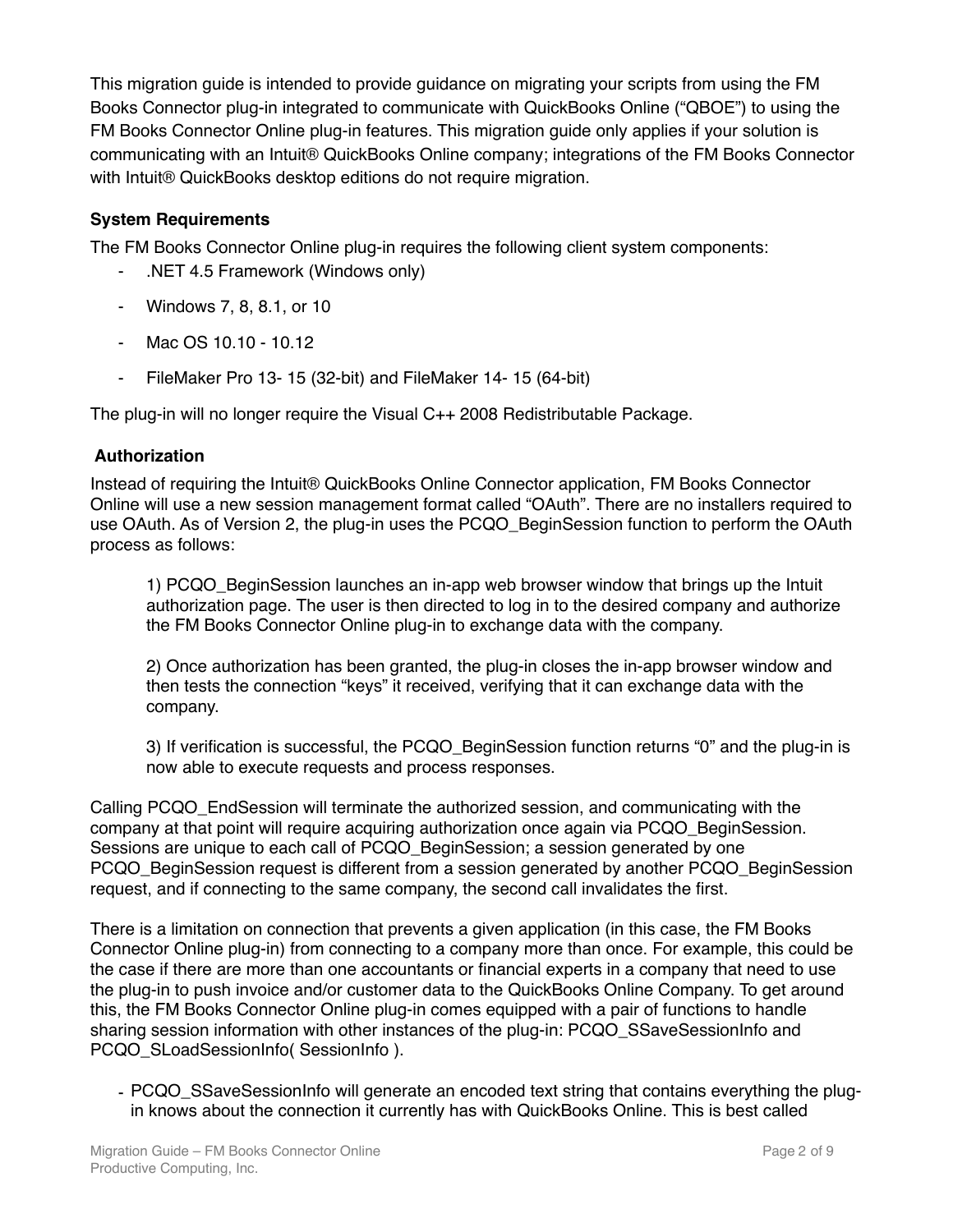immediately after a successful PCQO BeginSession call, and saved to a field in the solution's persistent Preferences section, if applicable.

- PCQO\_SLoadSessionInfo takes the encoded text string from PCQO\_SSaveSessionInfo, decodes it, and recreates the session connection to the QuickBooks Online. The function also tests the connection, similar to the verification process of PCQO\_BeginSession, and if the verification is successful, the function returns "0".

**This authorization process is the replacement for the standard QuickBooks Online Connector authorization process that the FM Books Connector uses (which is initiated by calling "PCQB\_BeginSession( "QBOE" ; "" )").**

## **Requests and Responses**

Requests and responses in the FM Books Connector Online plug-in handle exactly the same as the FM Books Connector plug-in: first build a request using the various "Rq" functions, execute the request with "PCQO\_RqExecute", and then open and process the response using the various "Rs" functions. For specific details on how each function works, please refer to the FM Books Connector Online Functions Guide.

## **Functions**

Due to the inherent difference in the underlying structures of the FM Books Connector and FM Books Connector Online plug-ins, the plug-in functions will not map when replacing the FM Books Connector plug-in with the FM Books Connector Online plug-in. We advise to keep the original FM Books Connector plug-in installed while performing the migration, so that your scripting will retain the original plug-in function calls, and reference those when replacing the functions with those from the FM Books Connector Online.

The following table determines a mapping of functions from FM Books Connector to FM Books Connector Online (functions in **green** are new to the FM Books Connector Online plug-in, functions in **blue** are functions that are only found in FM Books Connector):

| <b>FM Books Connector</b>              | <b>FM Books Connector Online</b>         |
|----------------------------------------|------------------------------------------|
| PCQB_GetOperatingMode                  | PCQO_GetOperatingMode                    |
| PCQB_Register(ServerName; ServerPort;  | PCQO_Register( ServerName ; ServerPort ; |
| ServerPage; LicenseID)                 | ServerPage; LicenseID)                   |
| PCQB_Version(Type)                     | PCQO_Version(Type)                       |
| PCQB_BeginSession(CompanyFile;         | PCQO_BeginSession                        |
| ShareMode; optHideFMWindow)            |                                          |
| <b>PCQB EndSession</b>                 | PCQO EndSession                          |
| <b>PCQB Browse</b>                     |                                          |
| <b>PCQB_GetCurrentFileName</b>         |                                          |
| <b>PCQB GetCurrentFileVersion</b>      |                                          |
| <b>PCQB GetCurrentQBVersion</b>        |                                          |
| PCQB_RqNew(MessageType; optAttributes) | PCQO_RqNew(Operation; EntityType)        |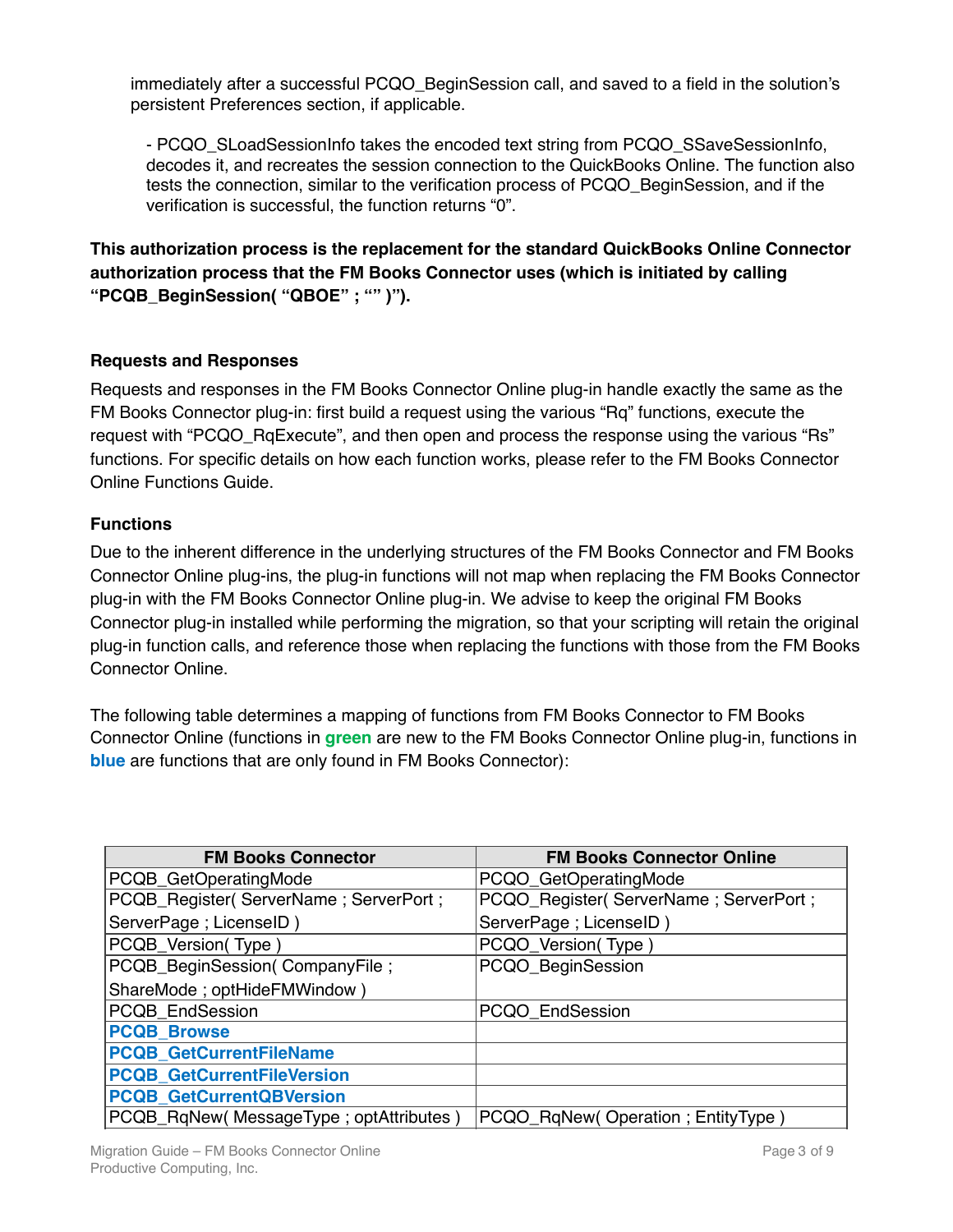| PCQB_RqAddFieldWithValue( QBFieldName;                                | PCQO_RqAddFieldWithValue(FieldName;     |
|-----------------------------------------------------------------------|-----------------------------------------|
| Value ; optAttributes )                                               | Value)                                  |
| PCQB_RqAddRelatedRecord(Type; optValue; PCQO_RqAddRelatedRecord(Type) |                                         |
| optAttributes)                                                        |                                         |
| PCQB_RqCloseRelatedRecord                                             | PCQO_RqCloseRelatedRecord               |
| PCQB_RqExecute(optHideFMWindow;                                       | PCQO_RqExecute                          |
| optFilter; optPath)                                                   |                                         |
| PCQB_RqUseXML(XMLText; optIsPath)                                     |                                         |
| PCQB_RsOpenFirstRecord                                                | PCQO_RsOpenFirstRecord                  |
| PCQB_RsOpenNextRecord                                                 | PCQO_RsOpenNextRecord                   |
| PCQB_RsGetFirstFieldValue( QBFieldName)                               | PCQO_RsGetFirstFieldValue(FieldName)    |
| <b>PCQB_RsGetAttribute( AttributeName)</b>                            |                                         |
| <b>PCQB_RsGetResponseAttribute(AttributeN</b>                         |                                         |
| PCQB_RsOpenFirstRelatedRecord(Type)                                   | PCQO_RsOpenFirstRelatedRecord(Type)     |
| PCQB_RsOpenNextRelatedRecord                                          | PCQO_RsOpenNextRelatedRecord            |
| PCQB_RsUseXML(XML; optIsPath;                                         |                                         |
| PCQB_SGetXML(Type; optPath)                                           | PCQO_SGetXML(Type)*                     |
| <b>PCQB SGetStatus</b>                                                | PCQO_SGetStatus                         |
| <b>PCQB_SFormatString(String; qbType)</b>                             |                                         |
| <b>PCQB_ValidateRequests(bParam)</b>                                  |                                         |
|                                                                       | <b>PCQO_SCountEntities(EntityType)</b>  |
|                                                                       | <b>PCQO SSaveSessionInfo</b>            |
|                                                                       | PCQO_SLoadSessionInfo( SessionInfoStrin |
|                                                                       | <b>PCQO_RqUseJSON(JSON)</b>             |
|                                                                       | <b>PCQO_RsUseJSON(JSON)</b>             |
|                                                                       | <b>PCQO_SGetJSON(Type)</b>              |

\*The PCQO\_SGetXML( Type ) function is deprecated as of FM Books Connector Online version 2.0.0.0. The plug-in now uses JSON to store data internally, and calling PCQO\_SGetXML will return a JSON object instead of an XML document. Please use the PCQO\_SGetJSON function to get a text representation of the Request or Response object(s) instead.

# **Notable Differences:**

- 1) PCQO\_RqNew accepts two parameters: an operation, and an entity. The operation is either "Create", "Update", "Query", or "Delete". The entity is the type of record that the operation will apply to, such as "Customer", "Invoice", "Purchase", and others. A list of valid entities can be found in Intuit's supporting documentation. Further details about the parameters for PCQO RqNew can be found in the Functions Guide.
- 2) The "Z Functions" from the FileBooks Link migration have not been implemented into the FM Books Connector Online plug-in, due to the new architecture of communicating with the QuickBooks Online Company, and that it does not support the qbXML format any longer. The new plug-in is able to convert requests and responses in memory to XML, but cannot accept XML for requests or responses at this time. The use of XML should be strictly for troubleshooting or external parsing purposes.
- 3) FM Books Connector allows the ability to modify attributes, which specifically refers to the "attributes" found within an XML tag. As the FM Books Connector Online does not use XML to handle requests and responses, attribute fields are set through the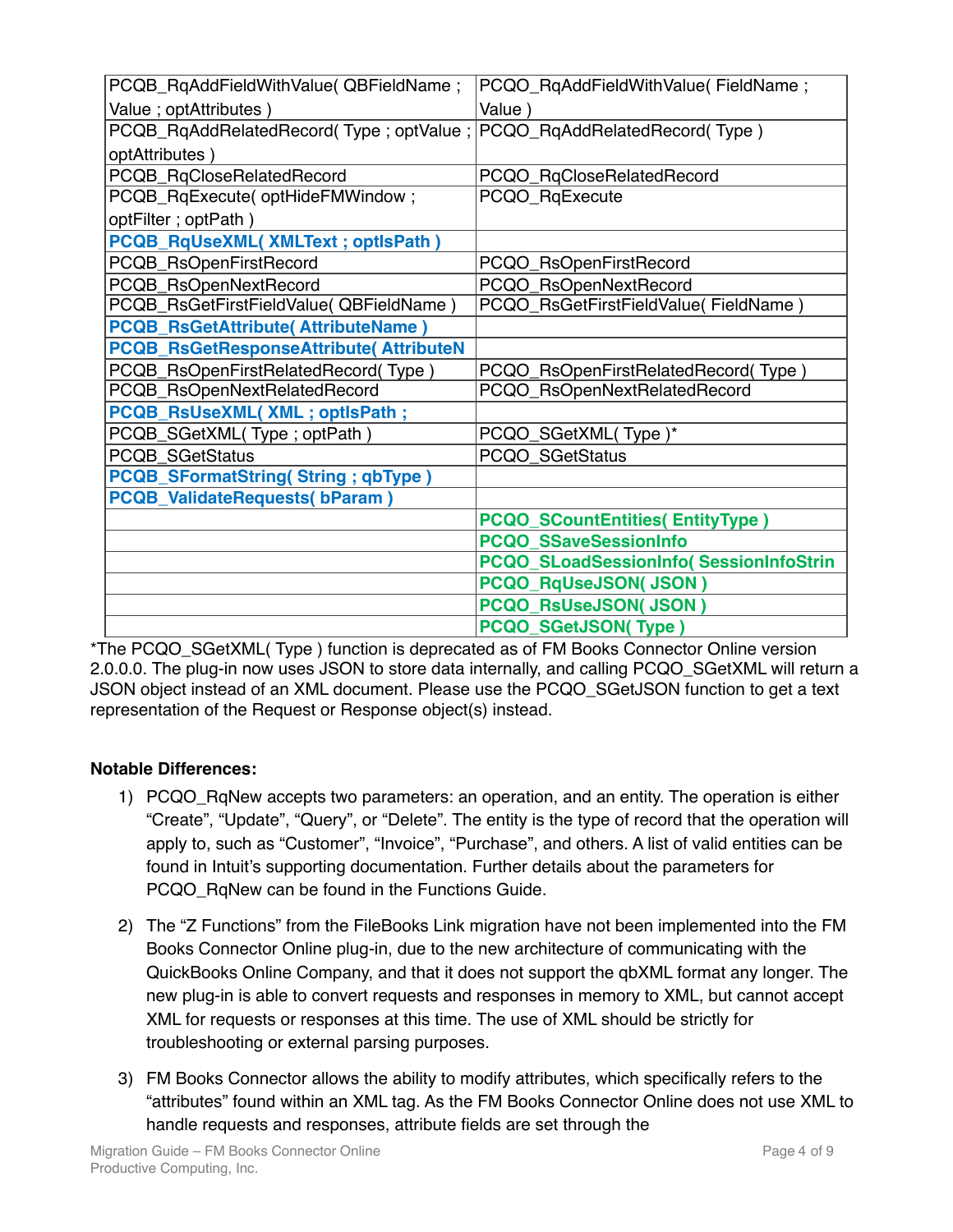PCQO\_RqAddFieldWithValue function, and read through the PCQO\_RsGetFirstFieldValue function. These fields are the "attributes" of the entity that the request or response is working on. Refer to the Entity Services Reference located at the link below for a table of attributes/ fields for entities.

<https://developer.intuit.com/docs/api/accounting>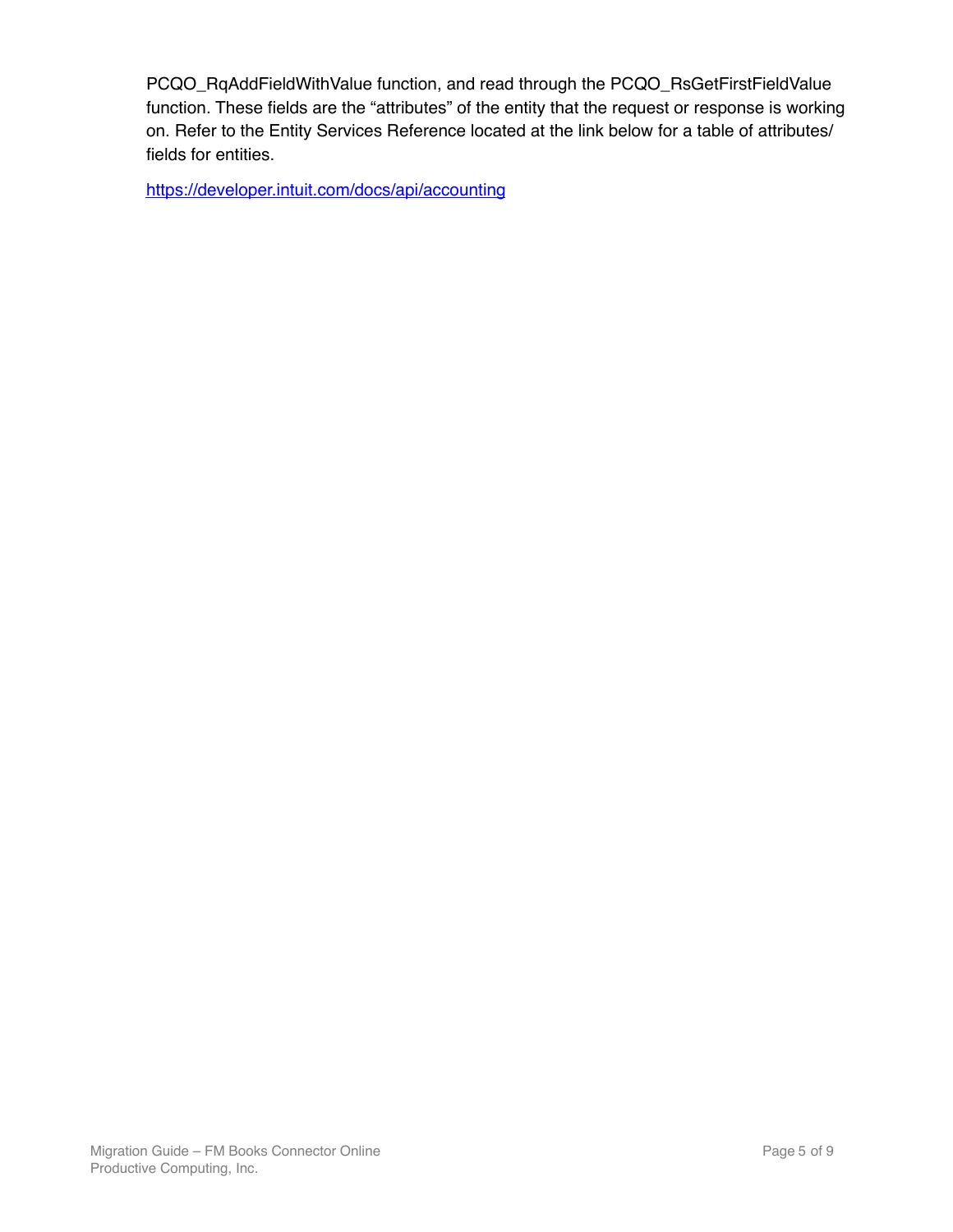# **Scripting**

The way that requests are generated in the FM Books Connector Online plug-in is primarily similar to those created by the FM Books Connector plug-in, with a few exceptions:

- 1) Working with entity lines requires "nested related records", for specifying general line information and more specific type-related information
- 2) Field names are based off of the new Intuit® Partner Platform structure for entities, and can be referenced in their supporting documentation.

The following is a comparison of scripts, showing both an example of similarity between FM Books Connector and FM Books Connector Online, and an example of differences between FM Books Connector and FM Books Connector Online.

*These scripts are pulled from the FM Books Connector demo file for use with QuickBooks Online, and the FM Books Connector Online demo file.*

## **Case 1: Similarity in Script Structure**

#### **#Prep Customer info (Request)**

| Go to Layout [ "Main" (Main) ]                                                                                |
|---------------------------------------------------------------------------------------------------------------|
| Go to Object [ Object Name: "Push" ]                                                                          |
| Set Variable [ \$\$Result ; Value:PCOB RgNew("CustomerAdd" ; "" ) ]                                           |
| Set Variable [ \$\$Result ; Value:PCQB_RgAddFieldWithValue( "Name" ; Main::gPush_Customer Company ) ]         |
| Set Variable [ \$\$Result ; Value:PCQB_RqAddFieldWithValue( "CompanyName" ; Main::gPush_Customer Company ) ]  |
| Set Variable [ \$\$Result ; Value:PCQB_RqAddFieldWithValue( "FirstName" ; Main::gPush_Customer First Name ) ] |
| Set Variable [ \$\$Result ; Value:PCQB_RqAddFieldWithValue( "LastName" ; Main::gPush_Customer Last Name ) ]   |
| Set Variable [ \$\$Result ; Value:PCQB_RqAddFieldWithValue( "Phone" ; Main::gPush_Customer Phone ) ]          |
| Set Variable [ \$\$Result ; Value:PCOB RgAddFieldWithValue( "Email" ; Main::gPush Customer Email ) ]          |
| #Execute                                                                                                      |
| Set Variable [ \$\$Result ; Value:PCQB_RqExecute ]                                                            |

To create a new Customer in QuickBooks Online through the FM Books Connector, you could structure your script like so:

#### **#Prep Customer info (Request)**

| Go to Layout [ "Main" (Main) ]                                                                                  |
|-----------------------------------------------------------------------------------------------------------------|
| Go to Object [ Object Name: "Push" ]                                                                            |
| Set Variable [ \$\$Result ; Value: PCQO_RgNew( "Create" ; "Customer" ) ]                                        |
| Set Variable [ \$\$Result ; Value:PCQO_RqAddFieldWithValue( "DisplayName" ; Main::gPush_Customer Company ) ]    |
| Set Variable [ \$\$Result ; Value:PCQO_RgAddFieldWithValue( "CompanyName" ; Main::gPush_Customer Company ) ]    |
| Set Variable [ \$\$Result ; Value:PCQO_RqAddFieldWithValue( "GivenName" ; Main::gPush_Customer First Name ) ]   |
| Set Variable [ \$\$Result ; Value:PCQO_RqAddFieldWithValue( "FamilyName" ; Main::gPush_Customer Last Name ) ]   |
| Set Variable [ \$\$Result ; Value:PCQO_RqAddFieldWithValue( "PrimaryPhone" ; Main::gPush_Customer Phone ) ]     |
| Set Variable [ \$\$Result ; Value:PCQO_RqAddFieldWithValue( "PrimaryEmailAddr" ; Main::qPush_Customer Email ) ] |
| #Execute                                                                                                        |
| Set Variable [ \$\$Result ; Value:PCOO RgExecute ]                                                              |

With the FM Books Connector Online, the same script would be structured like so:

With the exception of field names, the structure for pushing a customer via the FM Books Connector Online is the same; start the request with PCQO\_RqNew, populate the fields using PCQO\_RqAddFieldWithValue, and then execute the request with PCQO\_RqExecute.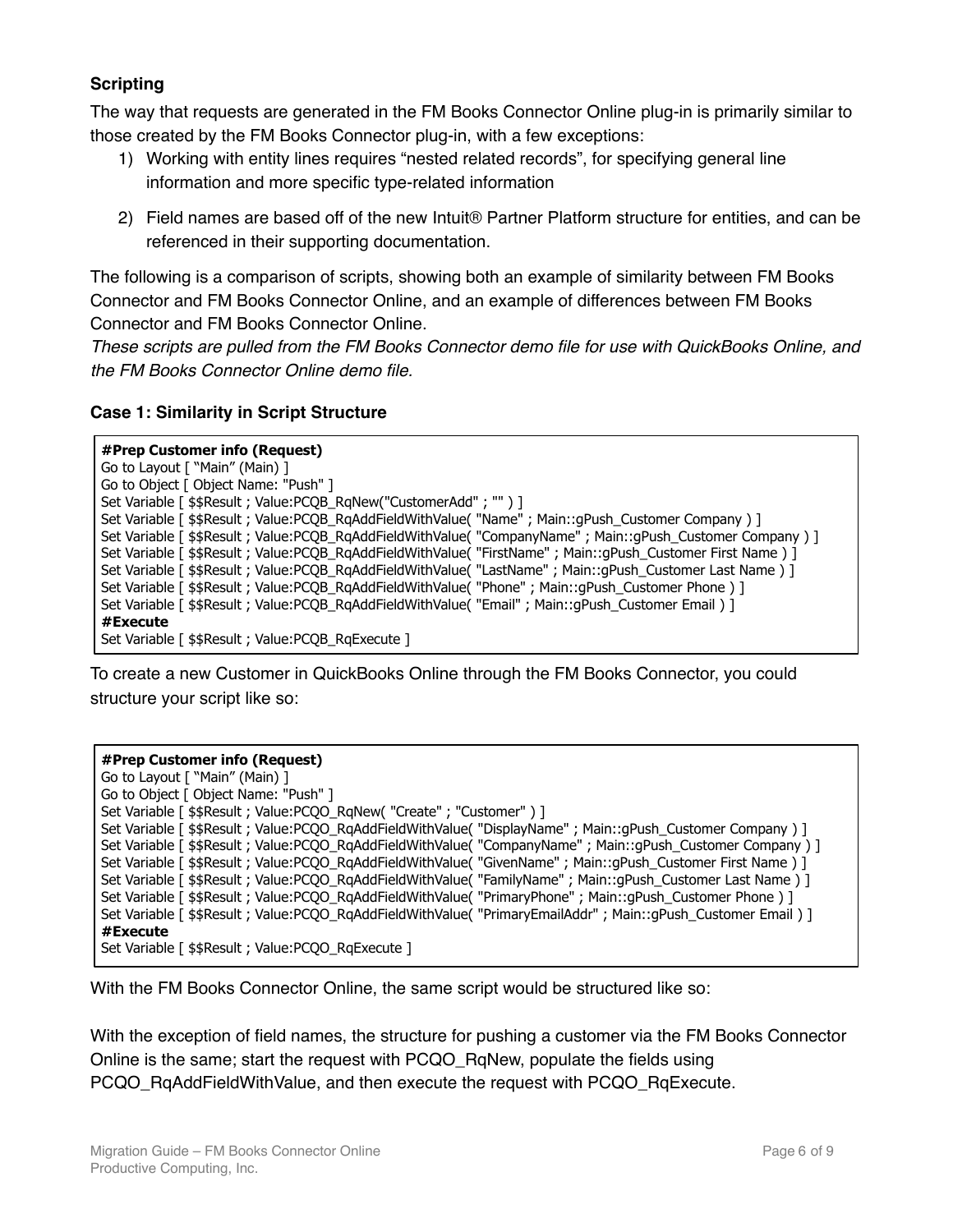## **Case 2: Differences in Script Structure**

An example of differences between scripting for the FM Books Connector and scripting for the FM Books Connector Online can be seen below.

#### **#Prep Invoice info (Request)**

```
Set Variable [ $$Result ; Value:PCQB_RqNew("InvoiceAdd" ; "" ) ]
Set Variable [ $$Result ; Value:PCQB_RqAddFieldWithValue( "CustomerRef::ListID" ; Main::qPush_Customer ListID ) ]
Set Variable [ $$Result ; Value:PCQB_RqAddFieldWithValue( "TxnDate"; Main::gPush_Invoice TxnDate) ]
# If the invoice has a reference number (Invoice ID, RefNumber, etc.), push it; otherwise,
# don't include this function, so that QuickBooks will generate its own Invoice RefNumber.
If [ not IsEmpty(Main::gPush_Invoice RefNumber) ]
    Set Variable [ $$Result ; Value:PCQB_RqAddFieldWithValue( "RefNumber" ; Main::gPush_Invoice RefNumber ) ]
End If
#
Set Variable [ $$Result ; Value:PCOB_RgAddFieldWithValue( "DueDate"; Main::gPush_Invoice DueDate) ]
Set Variable [ $$Result ; Value:PCQB_RqAddFieldWithValue( "ShipDate"; Main::qPush_Invoice ShipDate) ]
Set Variable [ $$Result ; Value:PCQB_RqAddFieldWithValue( "Memo"; Main::gPush_Invoice Memo) ]
#Prep Line Items (Request)
Go to Field [ Inv LI Push::InvoiceLineDesc ]
Go to Portal Row [ Select; First ]
Loop
    Set Variable [ $$Result ; Value:PCQB_RqAddRelatedRecord( "InvoiceLineAdd" ; "" ) ]
    Set Variable [ $$Result ; Value:PCQB_RqAddFieldWithValue( "ItemRef::FullName" ; Inv LI Push::InvoiceLineItemNo ) 
    ]
    Set Variable [ $$Result ; Value:PCQB_RqAddFieldWithValue( "Desc" ; Inv LI Push::InvoiceLineDesc) ]
    Set Variable [ $$Result ; Value:PCQB_RqAddFieldWithValue( "Quantity" ; Inv LI Push::InvoiceLineQuantity ) ]
    Set Variable [ $$Result ; Value:PCQB_RqAddFieldWithValue( "Rate" ; Inv LI Push::InvoiceLineRate ) ]
    If [ not IsEmpty ( Inv LI Push::InvoiceLineClassRefFullName ) ]
        #Push class only if it's included in the FileMaker file.
        Set Variable [ $$Result ; Value:PCQB_RqAddFieldWithValue( "ClassRef::FullName"; Inv LI Push::
        InvoiceLineClassRefFullName ) ]
    End If
    Set Variable [ $$Result ; Value:PCQB_RqCloseRelatedRecord ]
    Go to Portal Row [ Select; Next; Exit after last ]
    Exit Loop If [ not IsValid(Inv LI Push::InvoiceLineQuantity) ]
End Loop
#Execute
```
To pull an invoice and its related line items through the FM Books Connector, the script would be structured like so: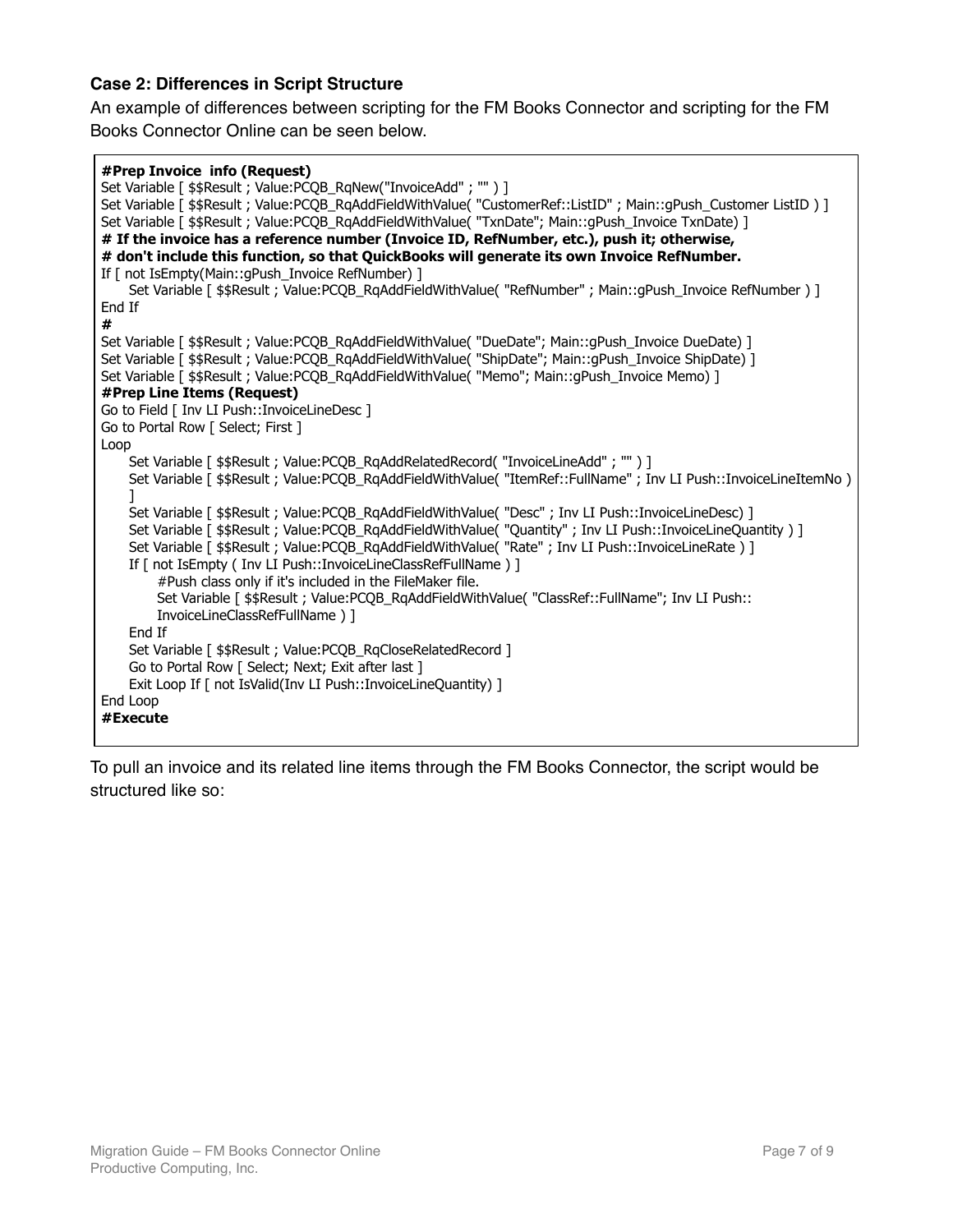The following is the same invoice push written using the FM Books Connector Online plug-in:

```
#Prep Invoice info (Request)
Set Variable [ $$Result ; Value:PCQO_RqNew( "Create" ; "Invoice" ) ]
Set Variable [ $$Result ; Value:PCQO_RqAddFieldWithValue( "CustomerRef::Value" ; Main::qPush_Customer ListID ) ]
Set Variable [ $$Result ; Value:PCQO_RqAddFieldWithValue( "TxnDate"; Main::gPush_Invoice TxnDate)
# If the invoice has a reference number (Invoice ID, RefNumber, etc.), push it; otherwise,
# don't include this function, so that QuickBooks will generate its own Invoice RefNumber.
If [ not IsEmpty(Main:: qPush Invoice RefNumber) ]
    Set Variable [ $$Result ; Value:PCOO_RqAddFieldWithValue( "DocNumber" ; Main::qPush_Invoice RefNumber ) ]
End If
#
Set Variable [ $$Result ; Value:PCOO_RqAddFieldWithValue( "DueDate"; Main::qPush_Invoice DueDate) ]
Set Variable [ $$Result ; Value:PCQO_RqAddFieldWithValue( "ShipDate"; Main::gPush_Invoice ShipDate) ]
Set Variable [ $$Result ; Value:PCQO_RqAddFieldWithValue( "CustomerMemo" ; Main::gPush_Invoice Customer Memo ) ]
Set Variable [ $$Result ; Value:PCQO_RqAddFieldWithValue( "PrivateNote" ; Main::gPush_Invoice Private Memo ) ]
#
# Tax Line information
# …
# End Tax Line information
#
#Prep Line Items (Request)
Go to Field [ Inv LI Push::InvoiceLineDesc ]
Go to Portal Row [ Select; First ]
Loop
    Set Variable [ $$Result : Value:PCOO_RgAddRelatedRecord( "Line" ) ]
    Set Variable [ $$Result ; Value:PCQO_RqAddFieldWithValue( "Description" ; main_INV LI Push::InvoiceLineDesc) ]
    Set Variable [ $$Result ; Value:PCQO_RqAddFieldWithValue( "DetailType" ; main_INV LI Push::InvoiceLineDetailType ) 
    ]
    Set Variable [ $$Result ; Value:PCQO_RqAddFieldWithValue( "Amount" ; main_INV LI Push::InvoiceLineAmount ) ]
    # Currently, the Demo File will only push lines as "SalesItemLineDetail" records. Other detail types are 
    supported by QBO:
    # - SalesItemLineDetail, SubtotalLineDetail, DiscountLineDetail, DescriptionOnly
    If [ main INV LI Push::InvoiceLineDetailType = "SalesItemLineDetail" ]
        Set Variable [ $$Result ; Value:PCQO_RqAddRelatedRecord( "SalesItemLineDetail" ) ]
        Set Variable [ $$Result ; Value:PCOO_RgAddFieldWithValue( "ItemRef::Value" ; main_INV LI
        Push::InvoiceLineItemNo ) ]
         Set Variable [ $$Result ; Value:PCQO_RqAddFieldWithValue( "Qty" ; main_INV LI Push::InvoiceLineQuantity ) ]
         Set Variable [ $$Result ; Value:PCQO_RqAddFieldWithValue( "UnitPrice" ; main_INV LI Push::InvoiceLineRate ) ]
        Set Variable [ $$Result ; Value:PCOO_RqAddFieldWithValue( "ClassRef::Value" ; main_INV LI
           Push::Class_Ref_Value )]
        Set Variable [ $$Result ; Value:PCQO_RqAddFieldWithValue( "TaxCodeRef::Value" ; main_INV LI Push::
        InvoiceLineSalesTaxCodeRefFullName ) ]
        Set Variable [ $$Result : Value: PCOO_RqCloseRelatedRecord ]
    End If
    Set Variable [ $$Result ; Value:PCQO_RqCloseRelatedRecord ]
    Go to Portal Row [ Select; Next; Exit after last ]
    Exit Loop If [ not IsValid(main_INV LI Push::InvoiceLineQuantity) ]
End Loop
```